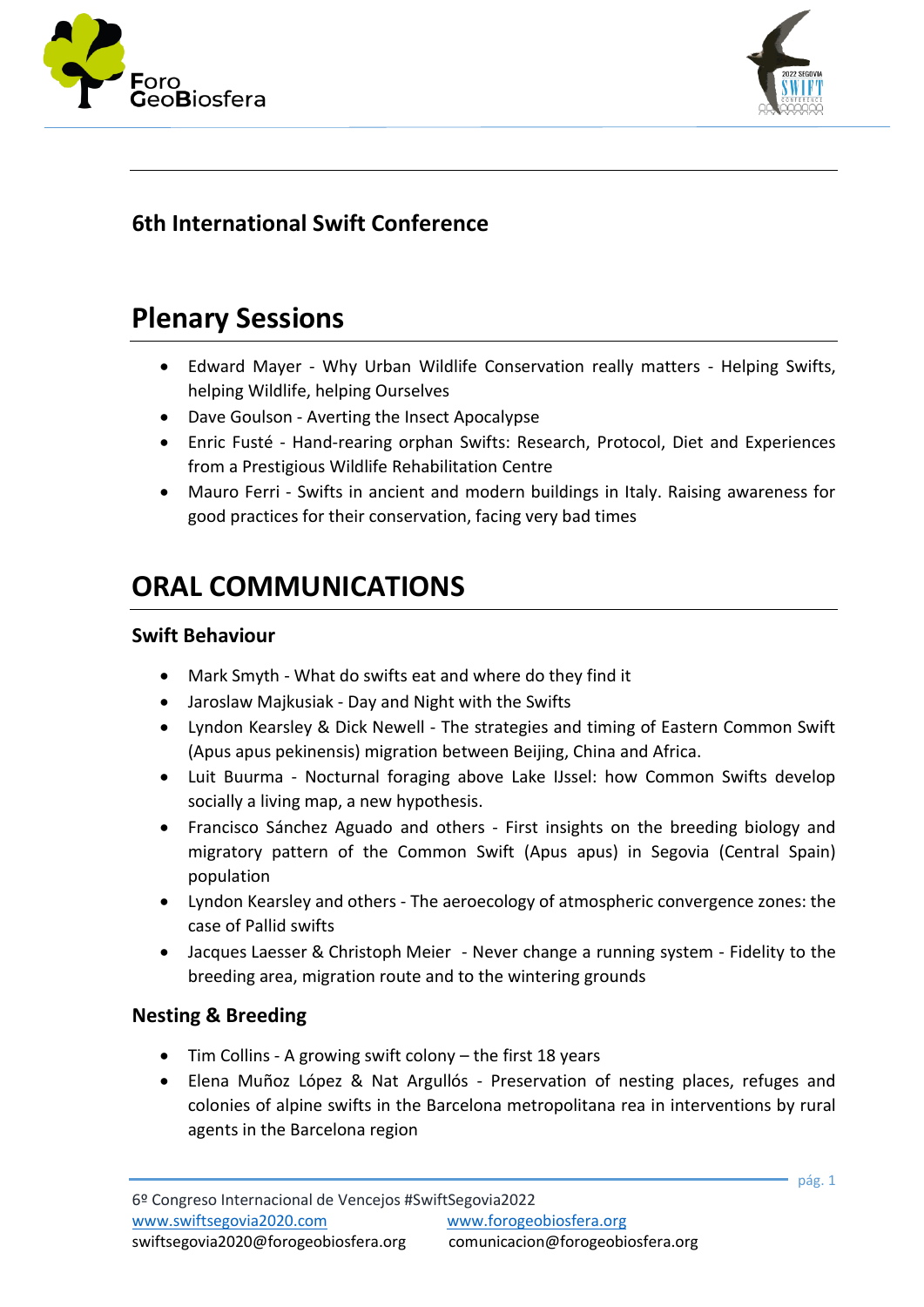



- Jaap Langenbach & Rick Wortelboer The Common Swifts nesting sites Experience from Swift Towers in The Netherlands.
- Lynda Huxley & Chris Huxley Reversing the decline. Swift nest box projects in the West of Ireland: comparing built-in with externally-mounted
- Susanna Meyer Settlement patterns of Common Swifts Apus apus in the church Oberkich in northwestern Switzerland
- Rosalina Montes Reproductive success of the collared swift (Streptoprocne zonaris) in south-central Cuba

#### **Nest Site Conservation**

- Voigtländer, V., Bösl, M. How to preserve Swift breeding sites in historic monuments – an encouraging experience from the Roman cathedral of Worms (D)
- Milo Manica and others Which are the urban habitats selected by swifts? A citizen science program try to answer in province of Varese and Bergamo, Italy (Póster enviado por Daniela Casola)
- Montse López Molina- Administration measures to conserve and protect the protected fauna of the cities in the Barcelona area
- Marcel S. Jacquat Observations on the fidelity of the Common Swift to its artificial nesting site
- Francisco Javier Sáez Frayssinet Evolution of swift protection in Segovia

#### **Bird Care**

- Natalia Pastor Squamous metaplasia compatible with hypovitaminosis A in common house martins (Delichon urbicum) with conjunctivitis
- Jacques Laesser Adoption as an opportunity for abandoned swift chicks... at the expense of adoptive siblings?3

#### **Surveying & Monitoring**

- Marco Cucco and others -Census of swift colonies in medium-large cities: seven cases from N-Italy
- Thomas Starkmann Common swift (Apus apus) in Vienna: status and conservation of nesting sites
- Gert de Jong Monitoring of breeding swift population in Amsterdam
- Dave Kilbey Swift Mapper. A partnership approach to addressing the decline of swifts in the UK through citizen science
- Giuliana Pulvirenti APUS & CO TRACKER: a project that combines environmental education, wildlife conservation and population data collection in Citizen Science.